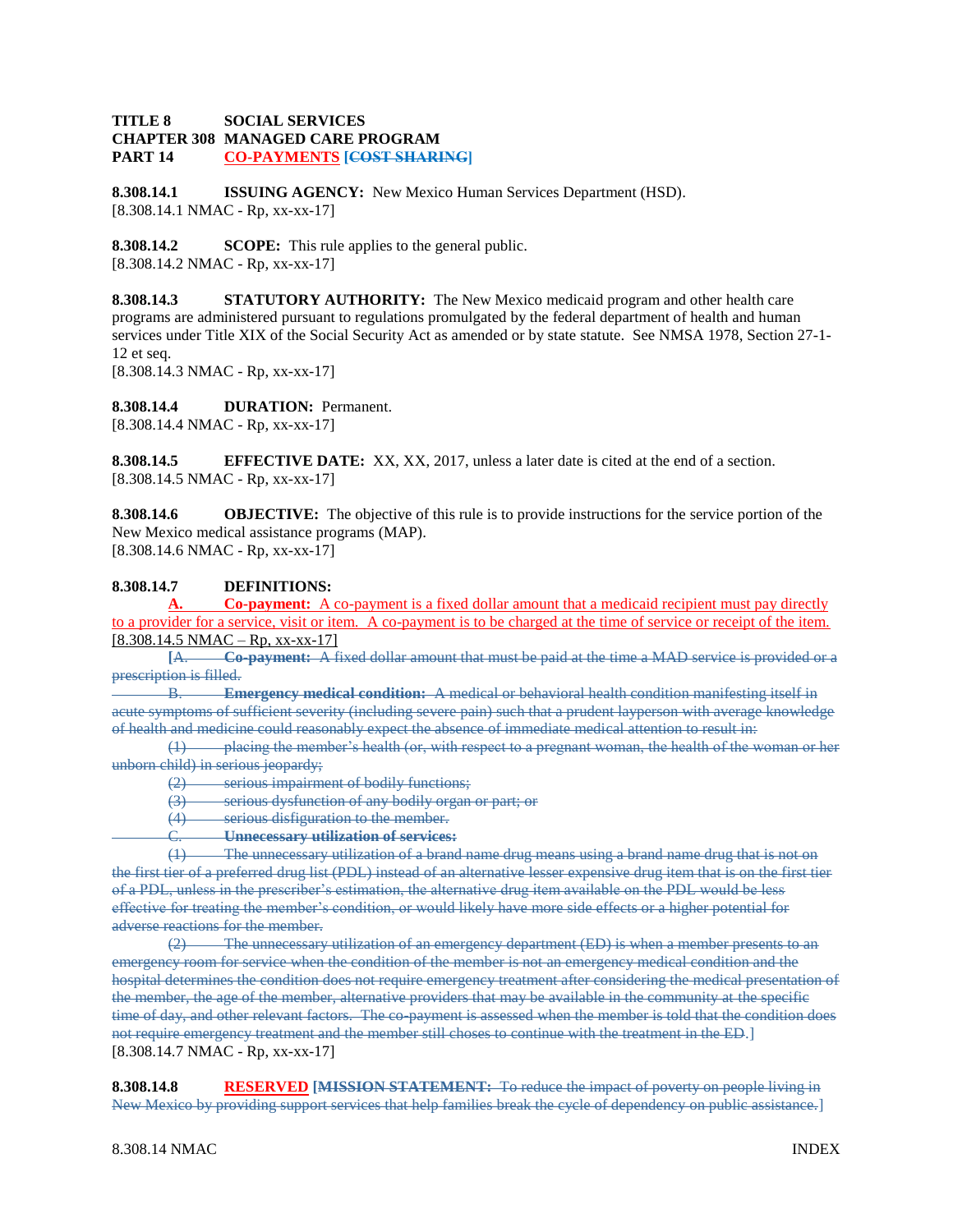### [8.308.14.8 NMAC - Rp, xx-xx-17]

## **8.308.14.9 CO-PAYMENTS IN THE MEDICAID MANAGED CARE PROGRAM: [COST**

**SHARING IN MEDICAID MANAGED CARE PROGRAM:]** MAD requires co-payments for specific categories of medicaid beneficiaries for certain types of services, as set forth in regulation at 8.302.2 (G) NMAC. The member's HSD contracted managed care organization (MCO) is required to administer co-payments as directed by MAD and in accordance with state and federal regulations. See 8.302.2 (G) NMAC for a detailed description of co-payment rules. For purposes of this Section, a medicaid beneficiary enrolled with a MCO is referred to as a 'member.'[The medical assistance division (MAD) imposes cost-sharing (out-of- pocket) provisions on certain members, certain categories of eligibility and on certain services. Cost-sharing includes co-payments, coinsurance, deductibles, and other similar charges. The member's HSD contracted managed care organization (MCO) is required to impose the following co-payments as directed by MAD and in accordance with federal regulations.]

**A. Payments to MCOs:** In accordance with 42 CFR 447.56(d), MAD calculates its payments to the MCOs to include co-payments established under the medicaid state plan (for beneficiaries not exempt from copayments), regardless of whether the MCO imposes the co-payments on its members or whether co-payments are collected.

#### **B**. **General MCO requirements regarding co-payments:**

**(1)** The MCO and its contracted providers must ensure that co-payments are not charged for exempt medicaid beneficiaries, as set forth in regulation at 8.302.2 (G) NMAC, Subparagraph (2); or for exempt services, as set forth in regulation at 8.302.2 (G) NMAC, Subparagraph (3).

**(2)** The MCO and its contracted providers must adhere to all responsibilities for charging, collecting and reporting co-payments, as set forth in regulation at 8.302.2 (G) NMAC, Subparagraph (4).

**(3)** The MCO and its contracted providers must adhere to and ensure all beneficiary rights and responsibilities of their members, as set forth in regulation at 8.302.2 (G) NMAC, Subparagraph (5).

**(4)** The MCO and its contracted providers must charge co-payment amounts to members as set forth in regulation at 8.302.2 (G) NMAC, Subparagraph (7) through (12). Separate co-payment requirements may not be established by the MCO or its contracted providers.

**(5)** The MCO must take measures to educate and train its contracted providers and members on all co-payment requirements. Information about member co-payments must be included in the MCO member handbook, on MCO member cards, and in the MCO's provider portal.

**(6)** When a co-payment is required, the MCO must assume that the co-payment applies and deduct the co-payment from the claim prior to paying the contracted provider, regardless of whether the co-payment was actually collected.

**C. MCO co-payment tracking requirements:** The MCO shall track the accumulation of copayments toward the aggregate limit of five percent of the member's household income, as defined in 8.302.2 (G) NMAC, Subparagraph (5)(b). The MCO must notify members of their co-payment accumulations as follows:

**(1)** Initial notification: The MCO must send a co-pay maximum initial notice to all member households that are subject to co-payments. The notice informs the household of its quarterly co-payment aggregate maximum. The MCO must also notify member households when there is a reported and verified change in income, as determined by the HSD income support division (ISD), that revises the aggregate maximum amount.

**(2)** Quarterly summary of co-payment maximum: On a calendar quarter basis, and more often if a member household reaches its co-payment maximum before the end of a quarter, the MCO must report the member household's accumulation of co-payments toward the aggregate maximum, to include the accumulation of co-payments for the most recent quarter and for the previous two quarters.

**(3)** Notice of approaching aggregate maximum: Once a member household has incurred copayments totaling four percent of the member's household income, the MCO must send a notice to the member household immediately to notify the household of its co-payment accumulations that quarter and alerting the household that it is approaching the five percent aggregate maximum.

**(4)** Notice of aggregate maximum: If a member household meets the aggregate maximum prior to the end of a calendar quarter, the MCO must send a notice to the member household immediately to notify the household that it has reached the aggregate maximum and that the household may not be charged further copayments for the remainder of the quarter. The MCO must also provide information to its contracted providers that no further co-payments may be charged to the member household for the remainder of the quarter.

(a) If the household has been charged co-payments that exceed the aggregate maximum, the MCO must initiate claim adjustments and send a notice to the contracted provider(s) who charged the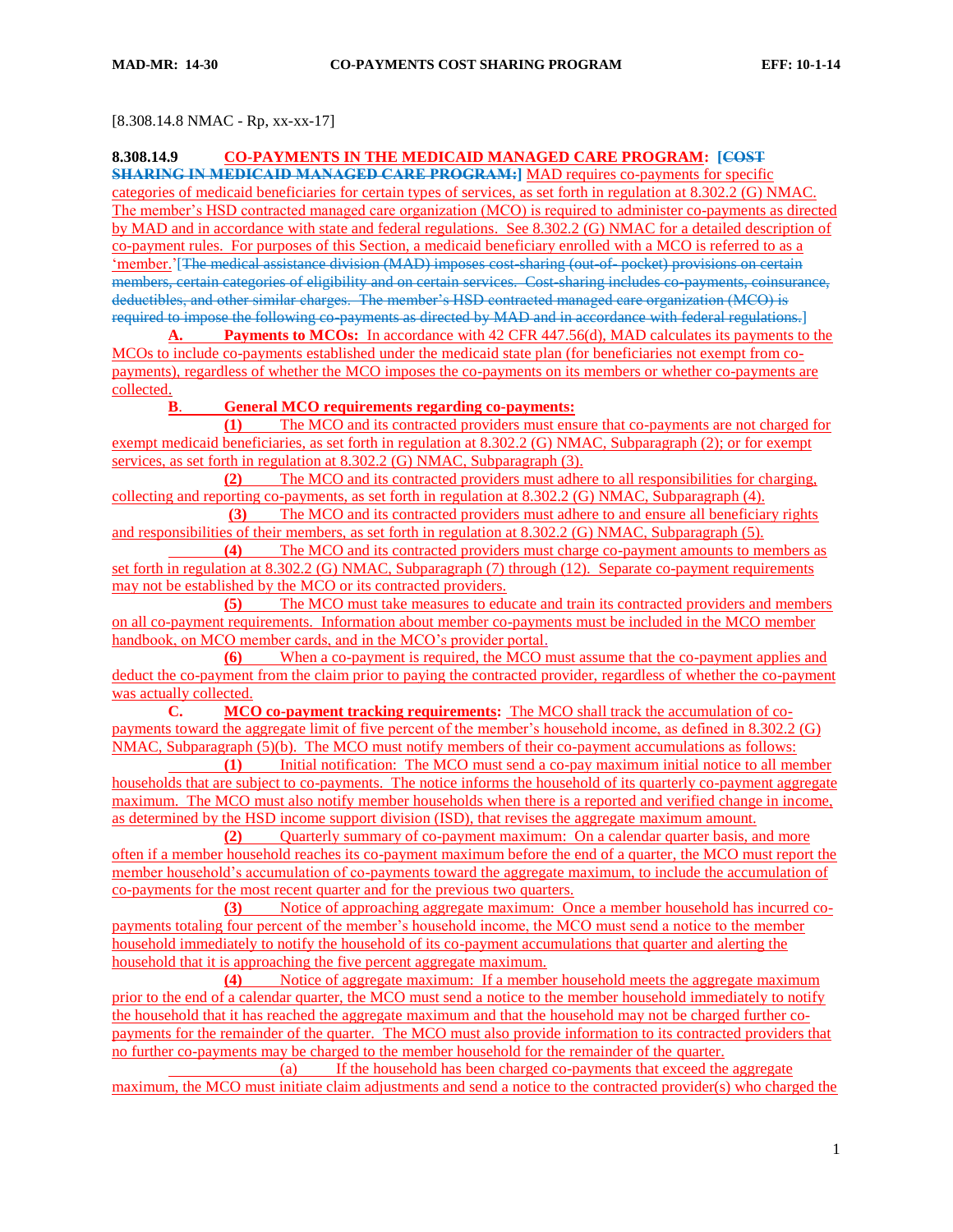co-payments to repay the member household for any co-payments collected above the maximum amount within 10 working days, as set forth at 8.302.2 (G) NMAC, Subparagraph (4)(i).

**(5)** Upon request by any member household subject to co-payments, the contracted MCO must be able to provide each member household with an accounting of the household's accrued co-payment total(s) per quarter.

**D. MCO requirements for contracted providers:** The MCO must report back to the provider when a co-payment has or has not been applied to the provider's claim. This is done, at a minimum, using the remittance advice, explanation of benefits (EOB), or equivalent electronic transaction. The MCO is responsible for assuring that the provider is aware of the requirements set forth at 8.302.2 (G) NMAC.

[8.308.14.9 NMAC - Rp, xx-xx-17]

[A. **General requirements regarding cost sharing:**

(1) The MCO or its contracted providers may not deny services for a member's failure to pay the co-payment amounts.

(2) The MCO must take measures to educate and train both its contracted providers and members on cost-sharing requirements, and must include, at a minimum:

(a) educating and working with the MCO's hospital providers on the requirements related to non-emergency utilization of the emergency department (ED); and

(b) for co-payments required in the case of a non-emergency utilization of an ED (an unnecessary use of services) the hospital is required, before imposing cost sharing, to provide the member with a name of and location of an available and accessible provider that can provide the service with lesser or no cost sharing and provide a referral to coordinate scheduling; if geographical or other circumstances prevent the hospital from meeting this requirement, the cost sharing may not be imposed.

(3) The MCO shall not impose cost-sharing provisions on certain services that, in accordance with federal regulations, are always exempt from cost-sharing provisions. See CFR 447.56, *Limitations on Premiums and Cost Sharing,* 8.200.430 NMAC and 8.302.2 NMAC.

(4) The MCO shall not impose cost-sharing provisions on certain member categories of eligibility that, in accordance with federal and state regulations and rules, are exempt from cost-sharing provisions. The MCO and its contracted providers are required to impose co-payments on its members in the case of unnecessary utilization of specific services as outlined in Subsection B of Section 9 of this rule, unless the member is exempt from the copayments; see Subsection B of Section 9 of this rule.

(5) Payments to MCO contracted providers: In accordance with 42 CFR 447.56, *Limitations on Premiums and Cost Sharing* and New Mexico state statute 27-2-12.16:

(a) the MCO must reduce the payment it makes to a non-hospital contracted provider by the amount of the member's applicable cost sharing obligation, regardless of whether the provider has collected the payment or waived the cost sharing; and

(b) the MCO must not reduce the payment it makes to a contracted hospital provider by the amount of the member's cost sharing obligation if the contracted hospital provider is not able to collect the cost sharing obligation from the member.

(6) At the direction of MAD, the MCO must report all cost-sharing amounts collected. (7) The MCO may not impose more than one type of cost sharing for any service, in accordance with 42 CFR 447.52.

(8) The MCO must track, by month, all co-payments collected from each individual member in the household family to ensure that the family does not exceed the aggregate limit (cap). The cap is five percent of countable family income for all individual members in a household family calculated as applicable for a quarter. The MCO must be able to provide each member, at his or her request, with information regarding co-payments that have been applied to claims for the member.<br>
(9) The MCO must re

The MCO must report to the provider when a copayment has been applied to the provider's claim and when a copayment was not applied to the provider's claim. The MCO shall be responsible for assuring the provider is aware that:

(a) the provider shall be responsible for refunding to the member any copayments the provider collects after the member has reached the co-payment cap (five percent of the member's family's income, calculated on a quarterly basis) which occurs because the MCO was not able to inform the provider of the exemption from copayment due to the timing of claims processing;

(b) the provider shall be responsible for refunding to the member any copayments the provider collects for which the MCO did not deduct the payment from the provider's payment whether the discrepancy occurs because of provider error or MCO error; and